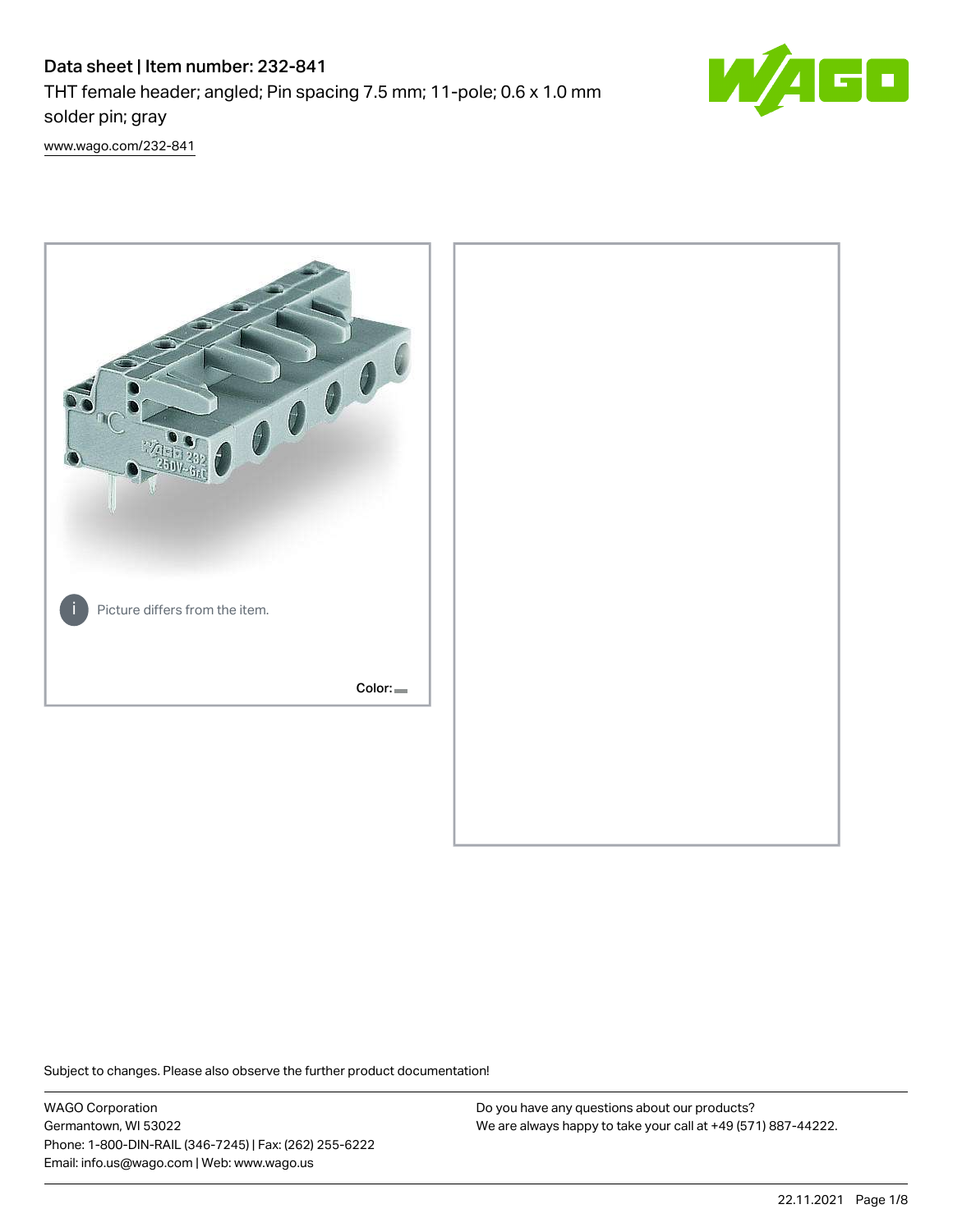[www.wago.com/232-841](http://www.wago.com/232-841)



Dimensions in mm

 $L =$  (pole no.  $-1$ ) x pin spacing  $+5$  mm  $+ 1.5$  mm

Distance to first solder pin: 2.2 mm

2- to 3-pole female connectors – one latch only

#### Item description

- **Horizontal or vertical PCB mounting via straight or angled solder pins**
- For board-to-board and board-to-wire connections
- $\blacksquare$ Touch-proof PCB outputs
- $\blacksquare$ Easy-to-identify PCB inputs and outputs
- **Now With coding fingers**

Subject to changes. Please also observe the further product documentation!

WAGO Corporation Germantown, WI 53022 Phone: 1-800-DIN-RAIL (346-7245) | Fax: (262) 255-6222 Email: info.us@wago.com | Web: www.wago.us

Do you have any questions about our products? We are always happy to take your call at +49 (571) 887-44222.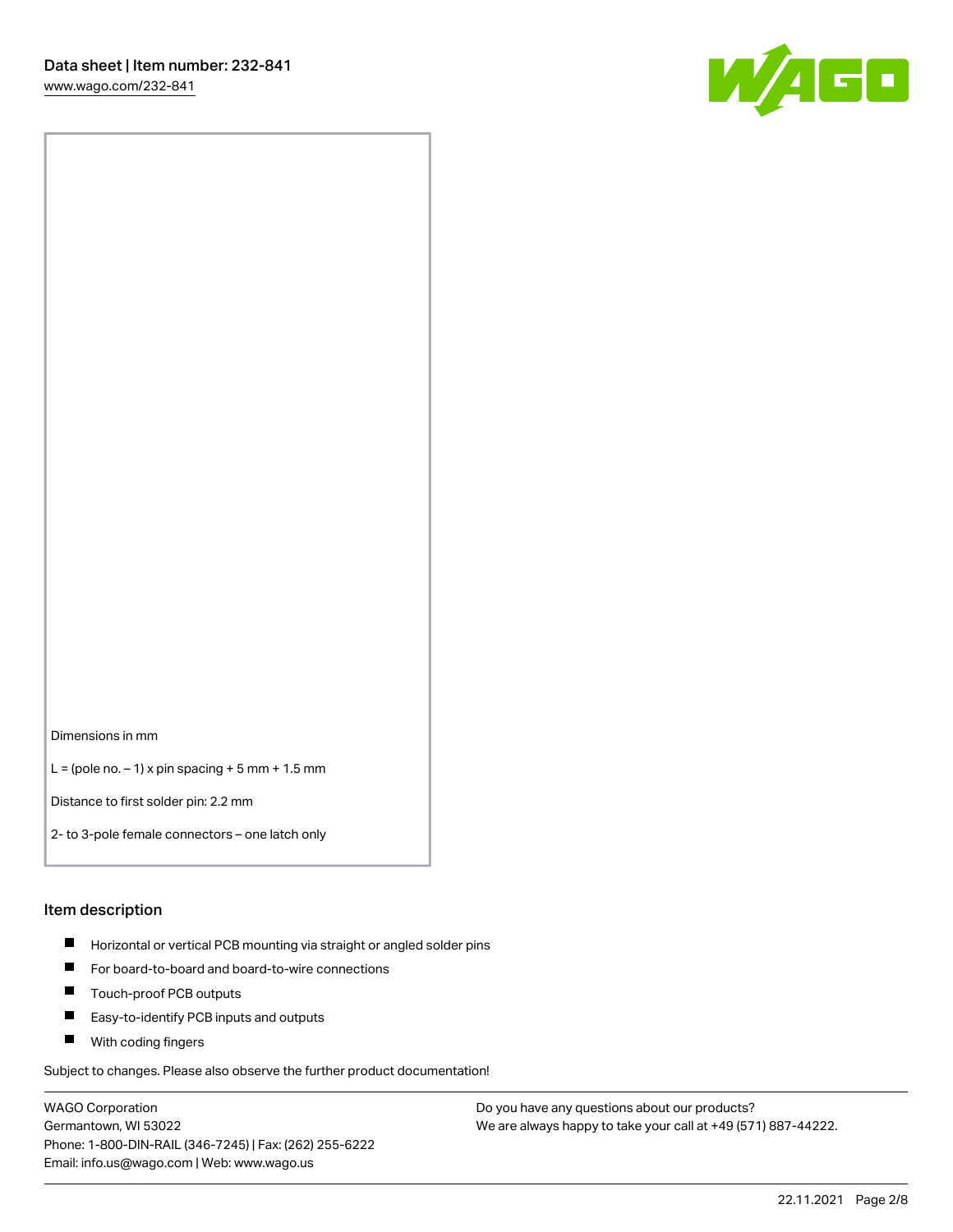

## Data Notes

| Safety information 1 | The <i>MCS – MULTI CONNECTION SYSTEM</i> includes connectors<br>without breaking capacity in accordance with DIN EN 61984. When<br>used as intended, these connectors must not be connected<br>/disconnected when live or under load. The circuit design should<br>ensure header pins, which can be touched, are not live when<br>unmated. |
|----------------------|--------------------------------------------------------------------------------------------------------------------------------------------------------------------------------------------------------------------------------------------------------------------------------------------------------------------------------------------|
| Variants:            | Other pole numbers<br>3.8 mm pin projection for male headers with straight solder pins<br>Gold-plated or partially gold-plated contact surfaces<br>Other versions (or variants) can be requested from WAGO Sales or<br>configured at https://configurator.wago.com/                                                                        |

## Electrical data

#### IEC Approvals

| Ratings per                 | IEC/EN 60664-1                                                       |
|-----------------------------|----------------------------------------------------------------------|
| Rated voltage (III / 3)     | 500 V                                                                |
| Rated surge voltage (III/3) | 6 <sub>k</sub> V                                                     |
| Rated voltage (III/2)       | 630 V                                                                |
| Rated surge voltage (III/2) | 6 <sub>k</sub> V                                                     |
| Nominal voltage (II/2)      | 1000V                                                                |
| Rated surge voltage (II/2)  | 6 <sub>k</sub> V                                                     |
| Rated current               | 12A                                                                  |
| Legend (ratings)            | (III / 2) $\triangleq$ Overvoltage category III / Pollution degree 2 |

## UL Approvals

| Approvals per                  | <b>UL 1059</b> |
|--------------------------------|----------------|
| Rated voltage UL (Use Group B) | 300 V          |
| Rated current UL (Use Group B) | 15 A           |
| Rated voltage UL (Use Group D) | 300 V          |
| Rated current UL (Use Group D) | 10 A           |

## Ratings per UL

| Rated voltage UL 1977 | 600 V |
|-----------------------|-------|
| Rated current UL 1977 |       |

| <b>WAGO Corporation</b>                                | Do you have any questions about our products?                 |
|--------------------------------------------------------|---------------------------------------------------------------|
| Germantown, WI 53022                                   | We are always happy to take your call at +49 (571) 887-44222. |
| Phone: 1-800-DIN-RAIL (346-7245)   Fax: (262) 255-6222 |                                                               |
| Email: info.us@wago.com   Web: www.wago.us             |                                                               |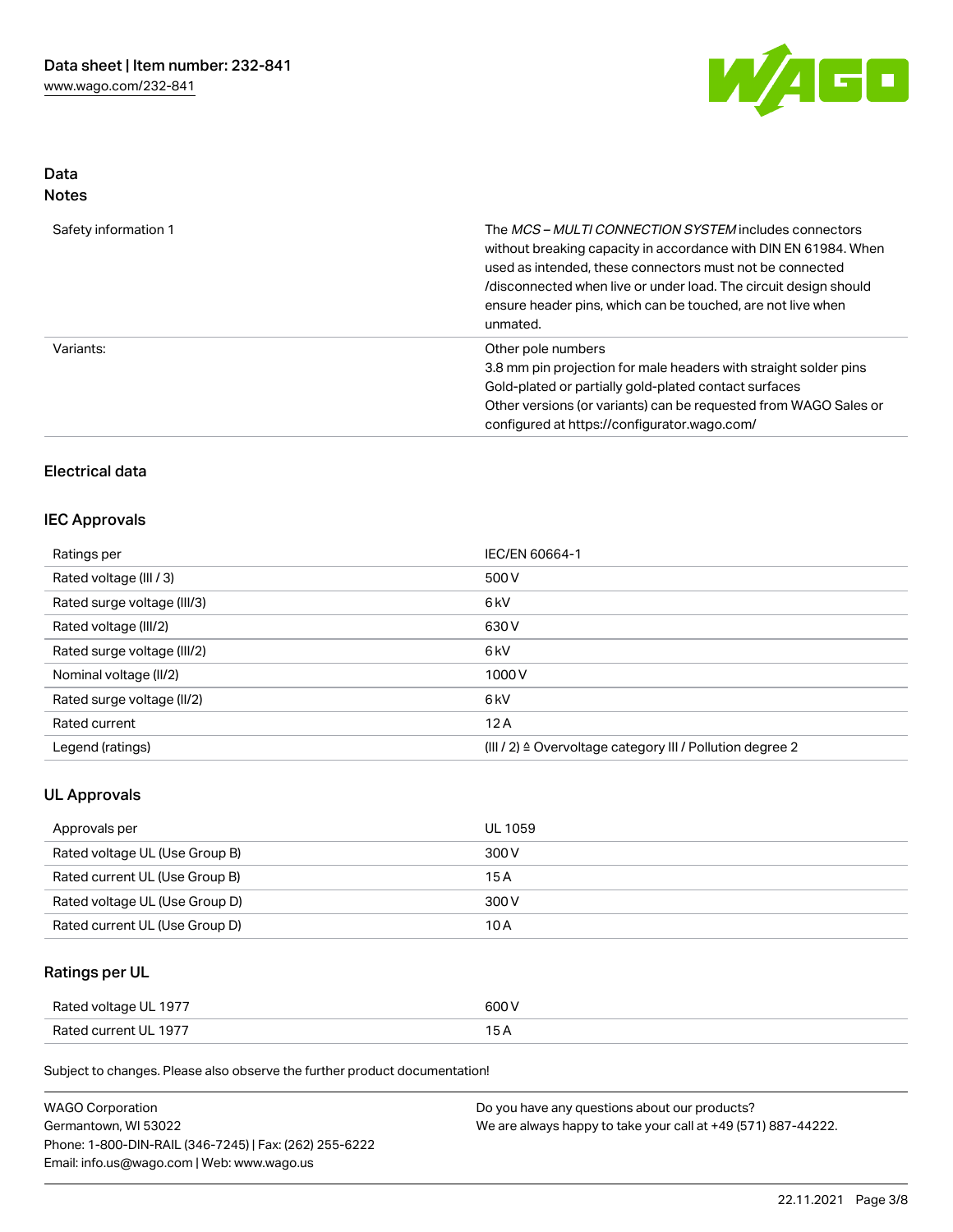

## CSA Approvals

| <b>CSA</b>            |
|-----------------------|
| 300V                  |
| 15A                   |
| 300V                  |
| 10A                   |
|                       |
| 11                    |
| 1                     |
| 1                     |
|                       |
| 11                    |
|                       |
| 7.5 mm / 0.295 inch   |
| 81.5 mm / 3.209 inch  |
| 16.6 mm / 0.654 inch  |
| 11.6 mm / 0.457 inch  |
| 18.25 mm / 0.719 inch |
| 5 <sub>mm</sub>       |
|                       |

# Solder pin dimensions 6.6 x 1 mm Drilled hole diameter with tolerance  $1.3$   $(+0.1)$  mm

#### Plug-in connection

| Contact type (pluggable connector) | Female header |
|------------------------------------|---------------|
| Connector (connection type)        | for PCB       |
| Mismating protection               | No            |
| Mating direction to the PCB        | 0°            |
| Locking of plug-in connection      | Without       |

## PCB contact

| <b>PCB Contact</b>     |                                            |
|------------------------|--------------------------------------------|
| Solder pin arrangement | over the entire female connector (in-line) |

| <b>WAGO Corporation</b>                                | Do you have any questions about our products?                 |
|--------------------------------------------------------|---------------------------------------------------------------|
| Germantown. WI 53022                                   | We are always happy to take your call at +49 (571) 887-44222. |
| Phone: 1-800-DIN-RAIL (346-7245)   Fax: (262) 255-6222 |                                                               |
| Email: info.us@wago.com   Web: www.wago.us             |                                                               |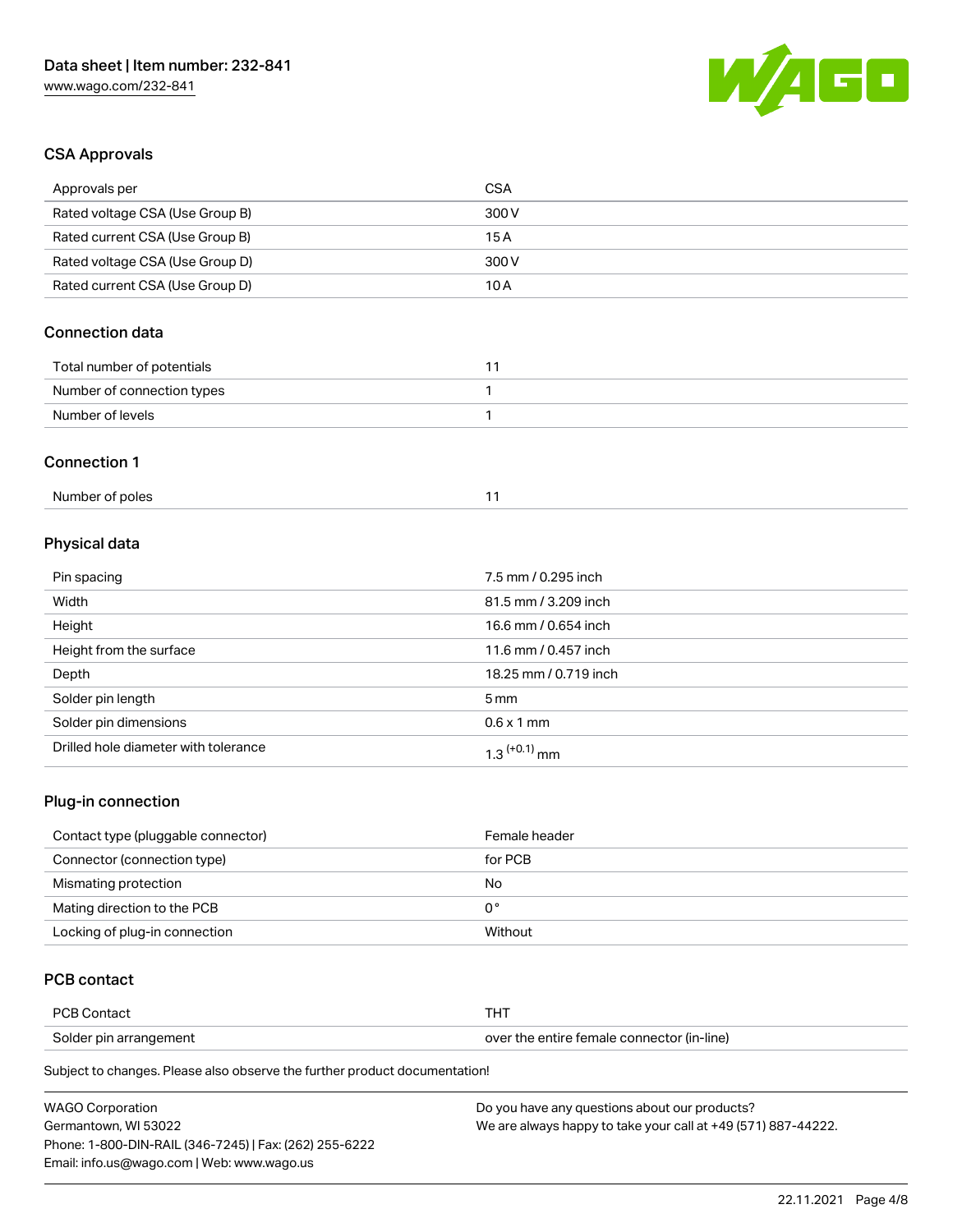[www.wago.com/232-841](http://www.wago.com/232-841)

Number of solder pins per potential 1



#### Material data

| Color                       | gray              |
|-----------------------------|-------------------|
| Material group              |                   |
| Insulation material         | Polyamide (PA66)  |
| Flammability class per UL94 | V <sub>0</sub>    |
| Contact material            | Copper alloy      |
| Contact plating             | tin-plated        |
| Fire load                   | 0.239 MJ          |
| Weight                      | 12.1 <sub>g</sub> |

#### Environmental requirements

| Limit temperature range<br>. | . +85 °C<br>-60 |  |
|------------------------------|-----------------|--|
|------------------------------|-----------------|--|

### Commercial data

| Product Group         | 3 (Multi Conn. System) |
|-----------------------|------------------------|
| PU (SPU)              | 25 Stück               |
| Packaging type        | box                    |
| Country of origin     | <b>DE</b>              |
| <b>GTIN</b>           | 4044918580175          |
| Customs tariff number | 8536694040             |

#### Approvals / Certificates

#### Country specific Approvals

| Logo                | Approval                                     | <b>Additional Approval Text</b> | Certificate<br>name |
|---------------------|----------------------------------------------|---------------------------------|---------------------|
|                     | CВ<br>DEKRA Certification B.V.               | IEC 61984                       | NL-39756            |
| EMA<br><b>INEUR</b> | <b>KEMA/KEUR</b><br>DEKRA Certification B.V. | EN 61984                        | 2190761.01          |

#### Ship Approvals

| Logo | Approval                    | Additional Approval Text | Certificate<br>name |
|------|-----------------------------|--------------------------|---------------------|
|      | <b>ABS</b>                  | $\overline{\phantom{0}}$ | 19-                 |
|      | American Bureau of Shipping |                          | HG15869876-         |

| WAGO Corporation                                       | Do you have any questions about our products?                 |
|--------------------------------------------------------|---------------------------------------------------------------|
| Germantown, WI 53022                                   | We are always happy to take your call at +49 (571) 887-44222. |
| Phone: 1-800-DIN-RAIL (346-7245)   Fax: (262) 255-6222 |                                                               |
| Email: info.us@wago.com   Web: www.wago.us             |                                                               |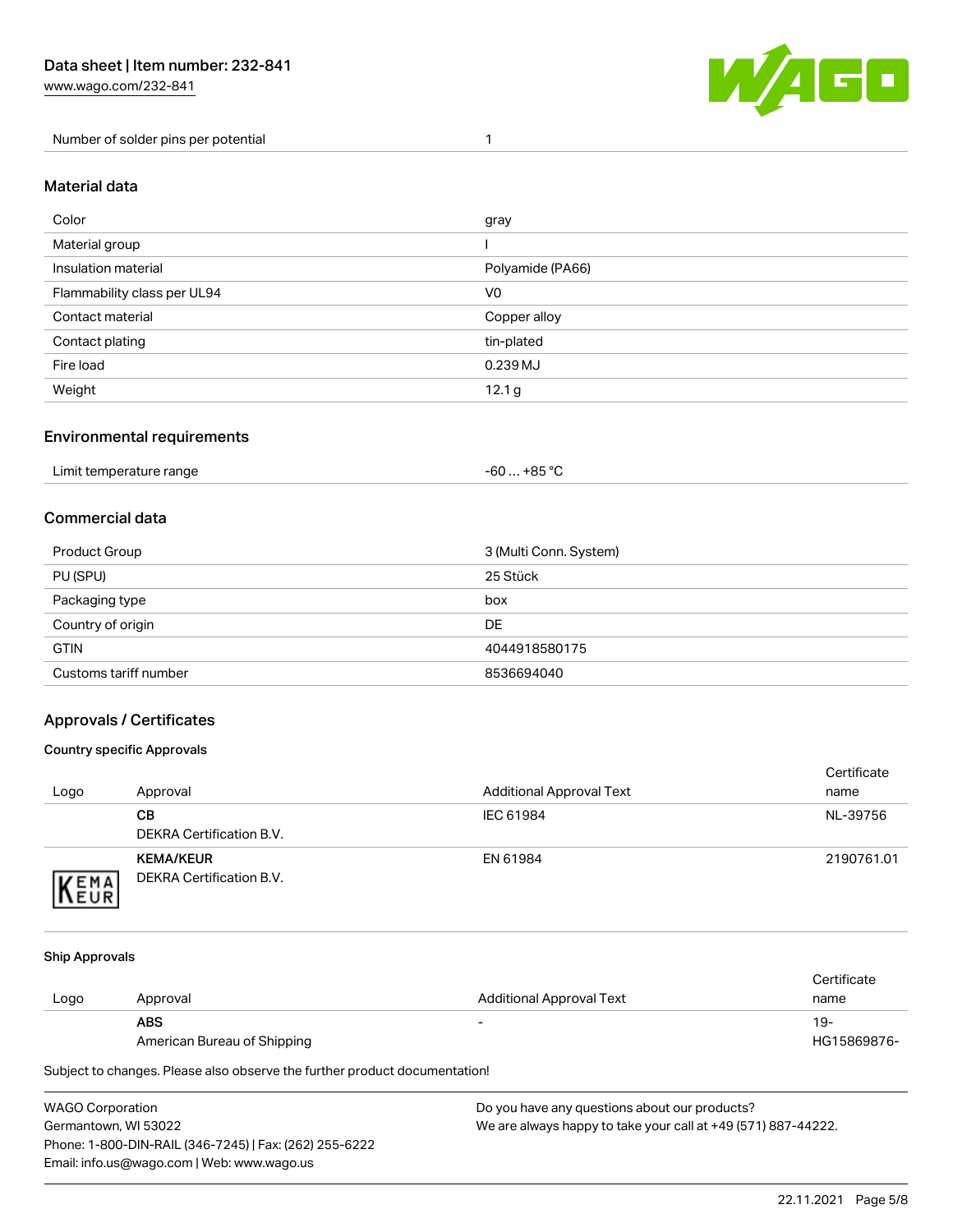

PDA

| Page 1      |                                        |                          |               |
|-------------|----------------------------------------|--------------------------|---------------|
|             | <b>DNV GL</b>                          | $\overline{\phantom{0}}$ | TAE000016Z    |
|             | Det Norske Veritas, Germanischer Lloyd |                          |               |
| THE APPROVE | LR.<br>Lloyds Register                 | IEC 61984                | 96/20035 (E5) |

#### UL-Approvals

|                            |                                             |                                 | Certificate |
|----------------------------|---------------------------------------------|---------------------------------|-------------|
| Logo                       | Approval                                    | <b>Additional Approval Text</b> | name        |
| $\boldsymbol{\mathcal{P}}$ | <b>UR</b><br>Underwriters Laboratories Inc. | <b>UL 1059</b>                  | E45172      |
| $\boldsymbol{\theta}$      | <b>UR</b><br>Underwriters Laboratories Inc. | <b>UL 1977</b>                  | E45171      |

## **Counterpart**

| <b>AND</b> | ltem no.731-611<br>1-conductor male connector; CAGE CLAMP®; 2.5 mm <sup>2</sup> ; Pin spacing 7.5 mm; 11-pole; 2,50 mm <sup>2</sup> ; gray                               | www.wago.com/731-611                 |
|------------|--------------------------------------------------------------------------------------------------------------------------------------------------------------------------|--------------------------------------|
|            | Item no.731-611/019-000<br>1-conductor male connector; CAGE CLAMP®; 2.5 mm <sup>2</sup> ; Pin spacing 7.5 mm; 11-pole; clamping collar;<br>$2,50$ mm <sup>2</sup> ; gray | www.wago.com/731-611<br>$/019 - 000$ |

#### Optional accessories

Testing accessories

| Testing accessories | Item no.: 210-136<br>Test plug; 2 mm Ø; with 500 mm cable                                                                    | www.wago.com/210-136 |
|---------------------|------------------------------------------------------------------------------------------------------------------------------|----------------------|
|                     | Item no.: 231-662<br>Test plugs for female connectors; for 7.5 mm and 7.62 mm pin spacing; 2,50 mm <sup>2</sup> ; light gray | www.wago.com/231-662 |

| WAGO Corporation                                       | Do you have any questions about our products?                 |
|--------------------------------------------------------|---------------------------------------------------------------|
| Germantown, WI 53022                                   | We are always happy to take your call at +49 (571) 887-44222. |
| Phone: 1-800-DIN-RAIL (346-7245)   Fax: (262) 255-6222 |                                                               |
| Email: info.us@wago.com   Web: www.wago.us             |                                                               |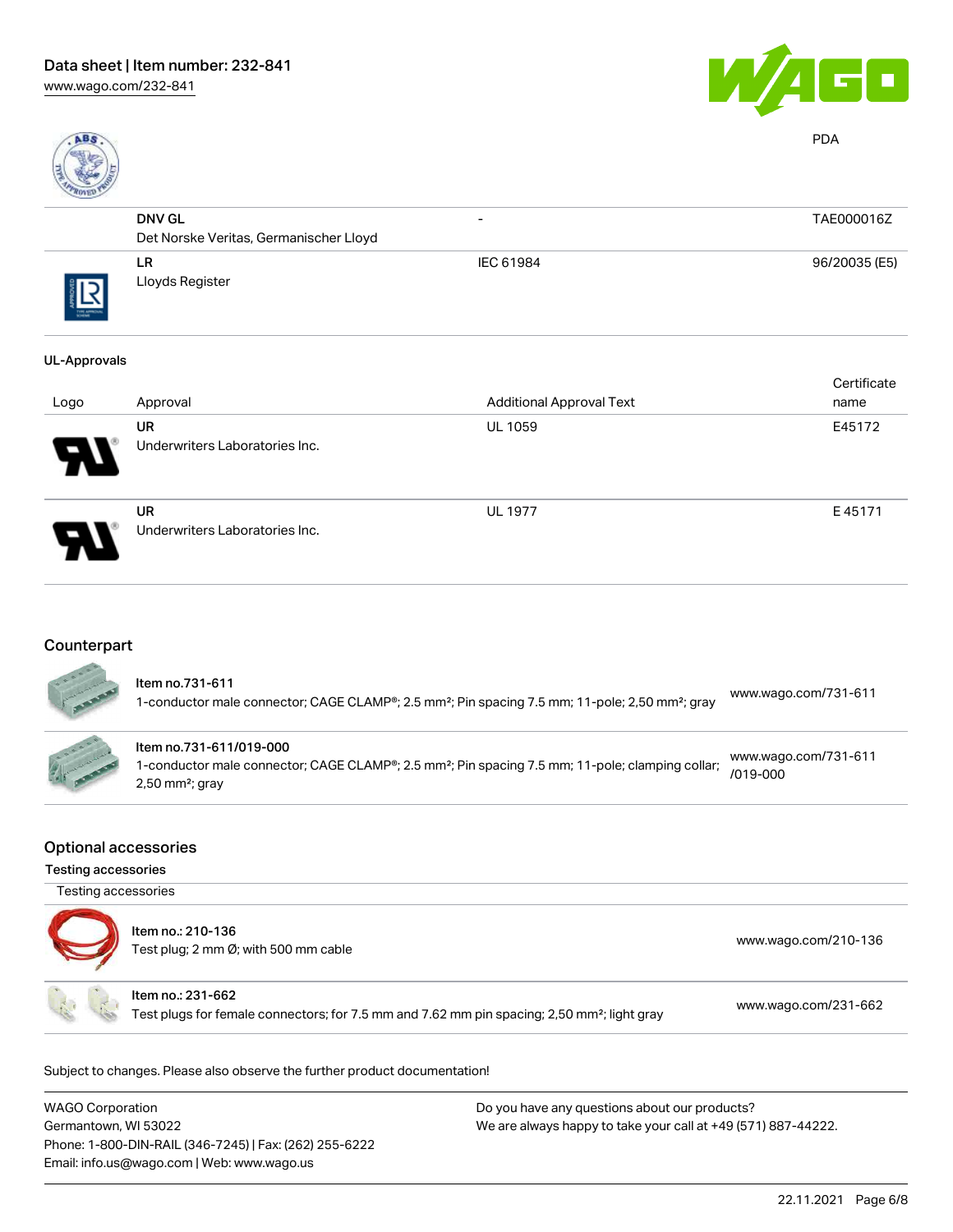

#### Downloads Documentation

| <b>Additional Information</b>                                                                                                                                          |            |               |          |
|------------------------------------------------------------------------------------------------------------------------------------------------------------------------|------------|---------------|----------|
| Technical explanations                                                                                                                                                 | 2019 Apr 3 | pdf<br>2.0 MB | Download |
| <b>CAD files</b>                                                                                                                                                       |            |               |          |
| CAD data                                                                                                                                                               |            |               |          |
| 2D/3D Models 232-841                                                                                                                                                   |            | <b>URL</b>    | Download |
|                                                                                                                                                                        |            |               |          |
| <b>CAE</b> data                                                                                                                                                        |            |               |          |
| EPLAN Data Portal 232-841                                                                                                                                              |            | <b>URL</b>    | Download |
| ZUKEN Portal 232-841                                                                                                                                                   |            | <b>URL</b>    | Download |
| <b>PCB Design</b>                                                                                                                                                      |            |               |          |
| Symbol and Footprint 232-841                                                                                                                                           |            | <b>URL</b>    | Download |
| CAx data for your PCB design, consisting of "schematic symbols and PCB footprints",<br>allow easy integration of the WAGO component into your development environment. |            |               |          |
| Supported formats:                                                                                                                                                     |            |               |          |
| ш<br>Accel EDA 14 & 15                                                                                                                                                 |            |               |          |
| ш<br>Altium 6 to current version                                                                                                                                       |            |               |          |
| ш<br>Cadence Allegro                                                                                                                                                   |            |               |          |
| Ш<br>DesignSpark                                                                                                                                                       |            |               |          |
| ш<br>Eagle Libraries                                                                                                                                                   |            |               |          |
| П<br>KiCad                                                                                                                                                             |            |               |          |
| ш<br><b>Mentor Graphics BoardStation</b>                                                                                                                               |            |               |          |
| ш<br>Mentor Graphics Design Architect                                                                                                                                  |            |               |          |
| ш<br>Mentor Graphics Design Expedition 99 and 2000                                                                                                                     |            |               |          |
| ш<br>OrCAD 9.X PCB and Capture                                                                                                                                         |            |               |          |
| ш<br>PADS PowerPCB 3, 3.5, 4.X, and 5.X                                                                                                                                |            |               |          |
| ш<br>PADS PowerPCB and PowerLogic 3.0                                                                                                                                  |            |               |          |
| PCAD 2000, 2001, 2002, 2004, and 2006<br>ш                                                                                                                             |            |               |          |
| ш<br>Pulsonix 8.5 or newer                                                                                                                                             |            |               |          |
| H.<br><b>STL</b>                                                                                                                                                       |            |               |          |
|                                                                                                                                                                        |            |               |          |

Subject to changes. Please also observe the further product documentation!

WAGO Corporation Germantown, WI 53022 Phone: 1-800-DIN-RAIL (346-7245) | Fax: (262) 255-6222 Email: info.us@wago.com | Web: www.wago.us

Do you have any questions about our products? We are always happy to take your call at +49 (571) 887-44222.